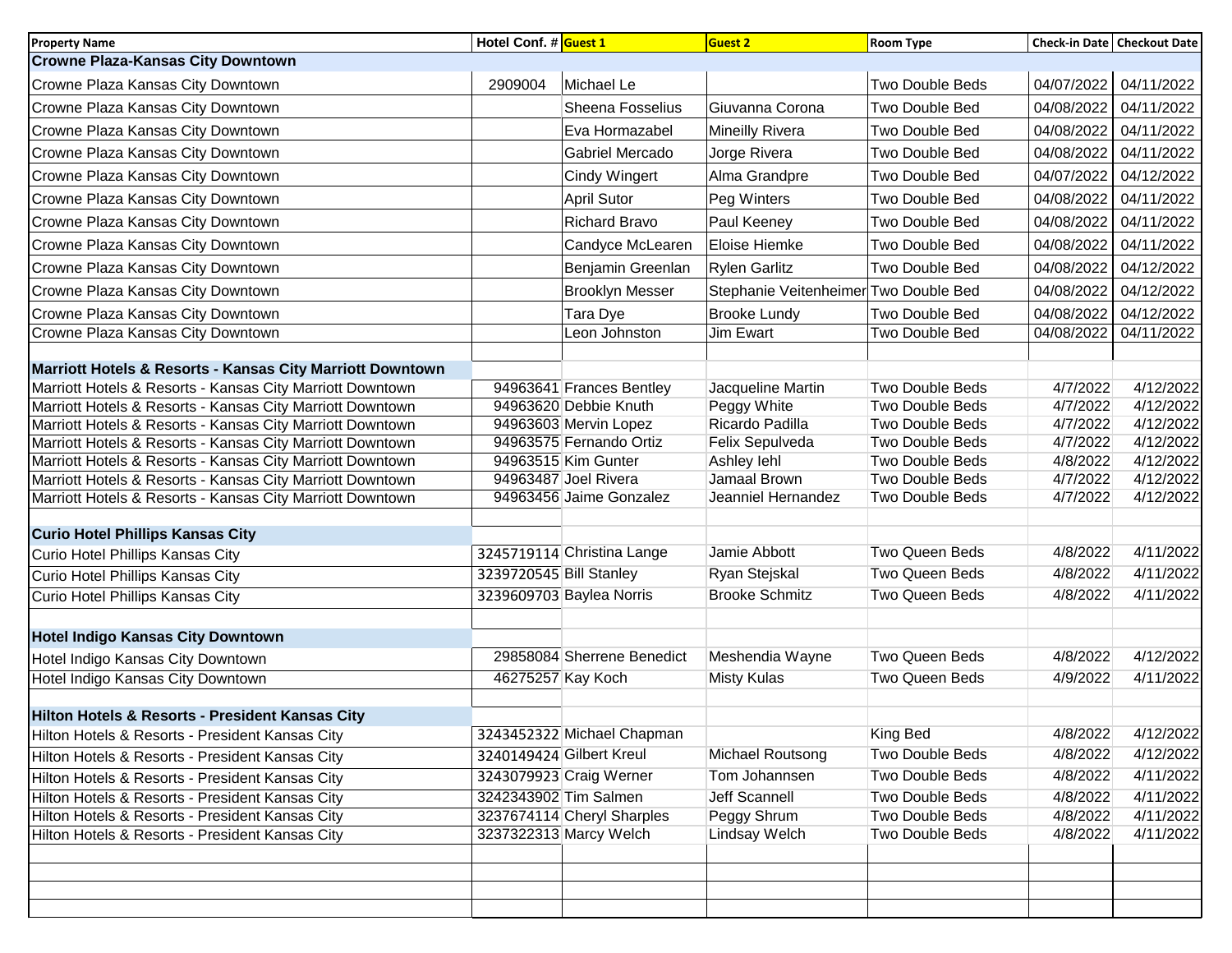| <b>Loews Kansas City</b>                                                                                                      |          |                            |                                                   |                                    |          |            |
|-------------------------------------------------------------------------------------------------------------------------------|----------|----------------------------|---------------------------------------------------|------------------------------------|----------|------------|
| Loews Kansas City                                                                                                             |          | 28454608 John Becker       |                                                   | Two Queen Beds                     | 4/8/2022 | 4/11/2022  |
| Loews Kansas City                                                                                                             |          | 28454612 Bradley Skinner   | <b>Evans Bradley</b>                              | Two Queen Beds                     | 4/8/2022 | 4/11/2022  |
| Loews Kansas City                                                                                                             |          | 28454617 Matthew Hunt      | <b>Chuck Gubbels</b>                              | Two Queen Beds                     | 4/8/2022 | 4/11/2022  |
| Loews Kansas City                                                                                                             |          | Gregg List                 | Chuck Taylor                                      | <b>Two Queen Beds</b>              | 4/8/2022 | 4/11/2022  |
|                                                                                                                               |          |                            |                                                   |                                    |          |            |
| <b>Courtyard Marriott Kansas City Downtown Convention Center</b><br>Courtyard Marriott Kansas City Downtown Convention Center |          | 76720437 Patrick Duncan    | Scott Catchpool                                   | <b>Two Queen Beds</b>              | 4/8/2022 | 04/11/2022 |
| Courtyard Marriott Kansas City Downtown Convention Center                                                                     |          | 76721360 Steve Smith       | <b>Brian Lorimer</b>                              | Two Queen Beds                     | 4/8/2022 | 04/11/2022 |
|                                                                                                                               |          |                            |                                                   |                                    |          |            |
| Residence Inn Kansas City Downtown/ Convention Center                                                                         |          |                            |                                                   |                                    |          |            |
| Residence Inn Kansas City Downtown/ Convention Center                                                                         | 87702197 | <b>Charles Chase</b>       |                                                   | King Bed with Sleeper S 04/08/2022 |          | 04/11/2022 |
| Hampton Inn and Suites-Kansas City Downtown/Crossroads                                                                        |          |                            |                                                   |                                    |          |            |
| Hampton Inn and Suites-Kansas City Downtown Crossroads                                                                        |          | 84414830 Steve Thomas      | <b>Michael Goodall</b>                            | <b>Two Queen Beds</b>              | 4/8/2022 | 4/12/2022  |
| Hampton Inn and Suites-Kansas City Downtown Crossroads                                                                        |          | 84414830 Andrew Baker      | <b>Bryce Swanson</b>                              | <b>Two Queen Beds</b>              | 4/8/2022 | 4/12/2022  |
| Hampton Inn and Suites-Kansas City Downtown Crossroads                                                                        |          | 84414830 Jim Mertz         | <b>Travis Stephens</b>                            | <b>Two Queen Beds</b>              | 4/8/2022 | 4/11/2022  |
| Hampton Inn and Suites-Kansas City Downtown Crossroads                                                                        |          | 84414830 Rich Cooper       | <b>Nathaniel Hutson</b>                           | <b>Two Queen Beds</b>              | 4/8/2022 | 4/11/2022  |
| Hampton Inn and Suites-Kansas City Downtown Crossroads                                                                        |          | 84414830 Melissa Buss      | <b>Kevin Dill</b>                                 | <b>Two Queen Beds</b>              | 4/8/2022 | 4/11/2022  |
|                                                                                                                               |          |                            |                                                   |                                    |          |            |
| Holiday Inn Express-Kansas City Downtown                                                                                      |          |                            |                                                   |                                    |          |            |
| Holiday Inn Express-Kansas City Downtown                                                                                      |          |                            | 41837227 Jennifer VanderMeer Kimberleigh Matabire | Two Queen Beds                     | 4/8/2022 | 4/12/2022  |
| Holiday Inn Express-Kansas City Downtown                                                                                      |          | 42627231 Daniel Rogers     | Kyler Branin                                      | Two Queen Beds                     | 4/8/2022 | 4/12/2022  |
| Holiday Inn Express-Kansas City Downtown                                                                                      |          | 216111999 Eric Rhodes      | <b>Mark Kirlin</b>                                | Two Queen Beds                     | 4/8/2022 | 4/12/2022  |
| Holiday Inn Express-Kansas City Downtown                                                                                      |          | 44585145 Alfredo Pacheco   |                                                   | Two Queen Beds                     | 4/8/2022 | 4/12/2022  |
| Holiday Inn Express-Kansas City Downtown                                                                                      |          | 28221445 Lionel Garcia     | Jose Rodriguez                                    | Two Queen Beds                     | 4/8/2022 | 4/12/2022  |
|                                                                                                                               |          |                            |                                                   |                                    |          |            |
| Home2 Suites by Hilton-Kansas City Downtown                                                                                   |          |                            |                                                   |                                    |          |            |
| Home2 Suites by Hilton-Kansas City Downtown                                                                                   | 93365042 | Steve Thomas               | Michael Goodall                                   | Queen Bed with Sleepe 04/08/2022   |          | 04/11/2022 |
| Home2 Suites by Hilton-Kansas City Downtown                                                                                   | 91007154 | <b>Rich Cooper</b>         | Nathaniel Hutson                                  | Queen Bed with Sleepe 04/08/2022   |          | 04/11/2022 |
| Home2 Suites by Hilton-Kansas City Downtown                                                                                   | 94416306 | Larry Snider               | Leonard White                                     | Queen Bed with Sleepe 04/08/2022   |          | 04/11/2022 |
|                                                                                                                               |          |                            |                                                   |                                    |          |            |
| <b>Westin Hotels &amp; Resorts-Kansas City at Crown Center</b>                                                                |          |                            |                                                   |                                    |          |            |
| Westin Hotels & Resorts-Kansas City at Crown Center                                                                           |          | 86110858 Dana Gilliam      | Nicole Claxton                                    | Two Double Beds                    | 4/8/2022 | 4/11/2022  |
| Westin Hotels & Resorts-Kansas City at Crown Center                                                                           |          | 86110698 Kenny Waldman     | Roger Wallenburg                                  | Two Double Beds                    | 4/8/2022 | 4/11/2022  |
| Westin Hotels & Resorts-Kansas City at Crown Center                                                                           |          | 86110765 Eric Worsham      | Junior Munsterman                                 | Two Double Beds                    | 4/8/2022 | 4/11/2022  |
| Westin Hotels & Resorts-Kansas City at Crown Center                                                                           |          | 86110847 Christy Chism     | Jesus Casto                                       | Two Double Beds                    | 4/8/2022 | 4/11/2022  |
| Westin Hotels & Resorts-Kansas City at Crown Center                                                                           |          | 86110759 Luke Willamon     |                                                   | Two Double Beds                    | 4/8/2022 | 4/11/2022  |
| Westin Hotels & Resorts-Kansas City at Crown Center                                                                           |          | 86110635 James Peters      |                                                   | Two Double Beds                    | 4/8/2022 | 4/11/2022  |
| Westin Hotels & Resorts-Kansas City at Crown Center                                                                           |          | 86110768 Janet Johnston    | Kayla Stevenson                                   | Two Double Beds                    | 4/8/2022 | 4/11/2022  |
| Westin Hotels & Resorts-Kansas City at Crown Center                                                                           |          | 86110687 Angela Smith      |                                                   | Two Double Beds                    | 4/8/2022 | 4/11/2022  |
| Westin Hotels & Resorts-Kansas City at Crown Center                                                                           |          | 86110734 Robert Livingston |                                                   | Two Double Beds                    | 4/8/2022 | 4/12/2022  |
|                                                                                                                               |          |                            |                                                   |                                    |          |            |
|                                                                                                                               |          |                            |                                                   |                                    |          |            |